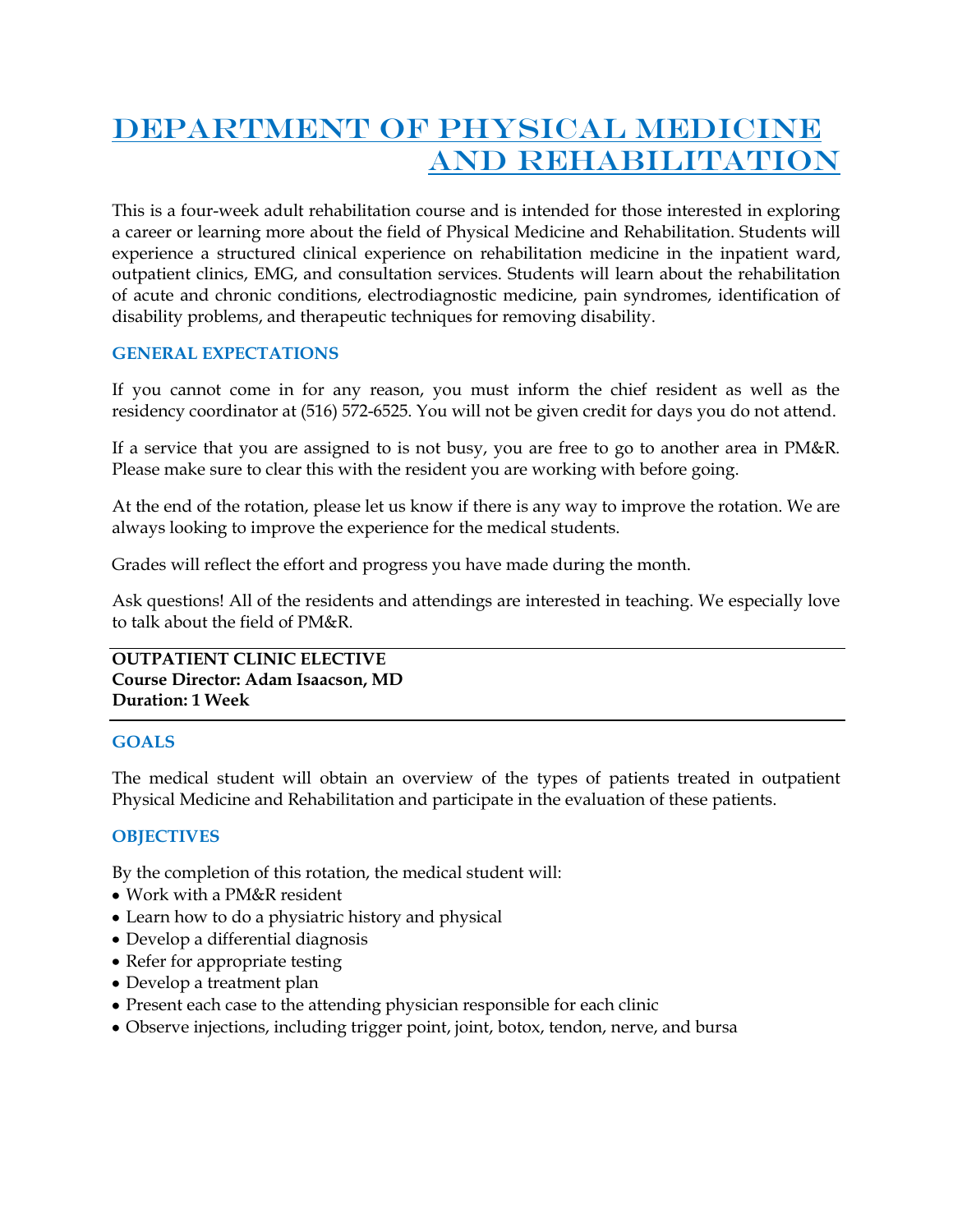#### **CLINICAL EXPERIENCE**

| <b>CLINIC</b> | <b>TIME TO</b><br><b>REPORT</b><br><b>TO CLINIC</b> | <b>SPECIALTY</b>       |
|---------------|-----------------------------------------------------|------------------------|
| Monday        | $9:00$ AM                                           | General                |
| Monday        | 1:00 PM                                             | Back pain              |
| Tuesday       | 8:30 AM                                             | Pain                   |
| Wednesday     | 1:00 PM                                             | General                |
| Thursday      | 8:30 AM                                             | General                |
| Friday        | $9:00$ AM                                           | Prosthetics/Orthotics  |
| Friday        | 1:00 PM                                             | General/interventional |

The PM&R Clinics located on the ground floor in area 7A meet as follow:

#### **DIDACTIC EXPERIENCE**

The medical student will be expected to participate in all departmental lectures and conferences. Lectures are scheduled from 9:00 a.m. – noon on Wednesdays and 1:00 p.m. to 5:00 p.m. on Thursday in the PM&R Conference Room on the 5th floor.

#### **SUGGESTED READING MATERIAL**

*Physical Medicine and Rehabilitation* by Randall L. Braddom *Physical Medicine and Rehabilitation Board Review* by Sara J. Cuccurullo *Essentials of Physical Medicine and Rehabilitation* by Walter R. Frontera, Julie K. Silver, and Thomas D. Rizzo

#### **INPATIENT SERVICE ELECTIVE Course Director: Adam Isaacson, MD Duration: 1 Week**

The medical student will obtain an overview of the types of patients referred to a PM&R inpatient unit and develop an understanding of the team approach.

### **OBJECTIVES**

Working with a PM&R resident, the medical student will learn how to do a physiatric history and physical, develop a differential diagnosis, refer for appropriate testing, develop a treatment plan, set realistic goals for the patient, and work as a team. The student will work with one resident and will present to the attending physician responsible for those patients. Under the supervision of a PM&R resident and the attending, the medical student should perform a full history and physical on at least two patients and follow the patients for the week.

### **CLINICAL EXPERIENCE**

The inpatient unit is located on the fifth floor. Please check with the resident you are working with for the time you are to report.